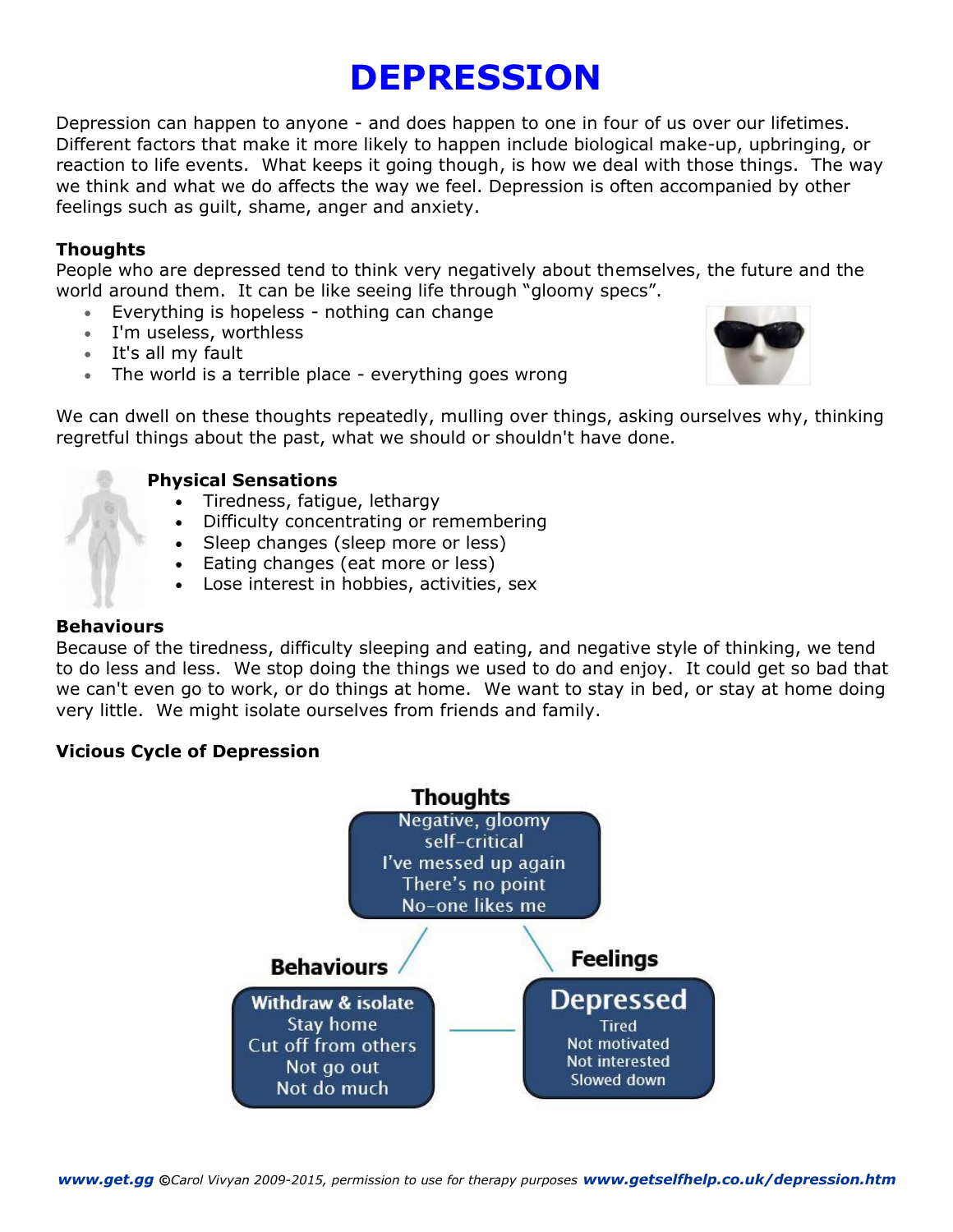# **Vicious Cogs of Depression**

By looking at the "cogs" that keep the central problem going, we can target and make positive changes in each of the cogs, which will at least, slow down, and at best, stop, the central problem, for example:



Print a blank [Cogs PDF](http://www.getselfhelp.co.uk/docs/Cogs.pdf) [\(www.getselfhelp.co.uk/docs/Cogs.pdf\)](http://www.getselfhelp.co.uk/docs/Cogs.pdf) and fill in the factors that keep your depression going.

# **Breaking the cycle:**

### **Activity & Physical Exercise**

When we're feeling depressed, we tend to do less and less because of the tiredness, difficulty sleeping and eating, and negative style of thinking. We stop doing the things we used to do and enjoy. It could get so bad that we can't even go to work, or do things at home. We want to stay in bed, or stay at home doing very little, and we might isolate ourselves from friends and family.



Just increasing our activity and exercise levels can make an enormous impact on our mood by:

- Making us feel better about ourselves
- Making us feel less tired
- Motivating us to do more
- Improving our ability to think more clearly
- Helping us think about something other than focussing on our unhelpful thoughts
- Using up the adrenaline resources created by anxiety and anger
- Increasing motivation
- Giving us a sense of achievement
- Enjoyment
- Being with other people
- Stimulating the body to produce natural anti-depressants
- Making us generally more healthy
- Stimulating our appetite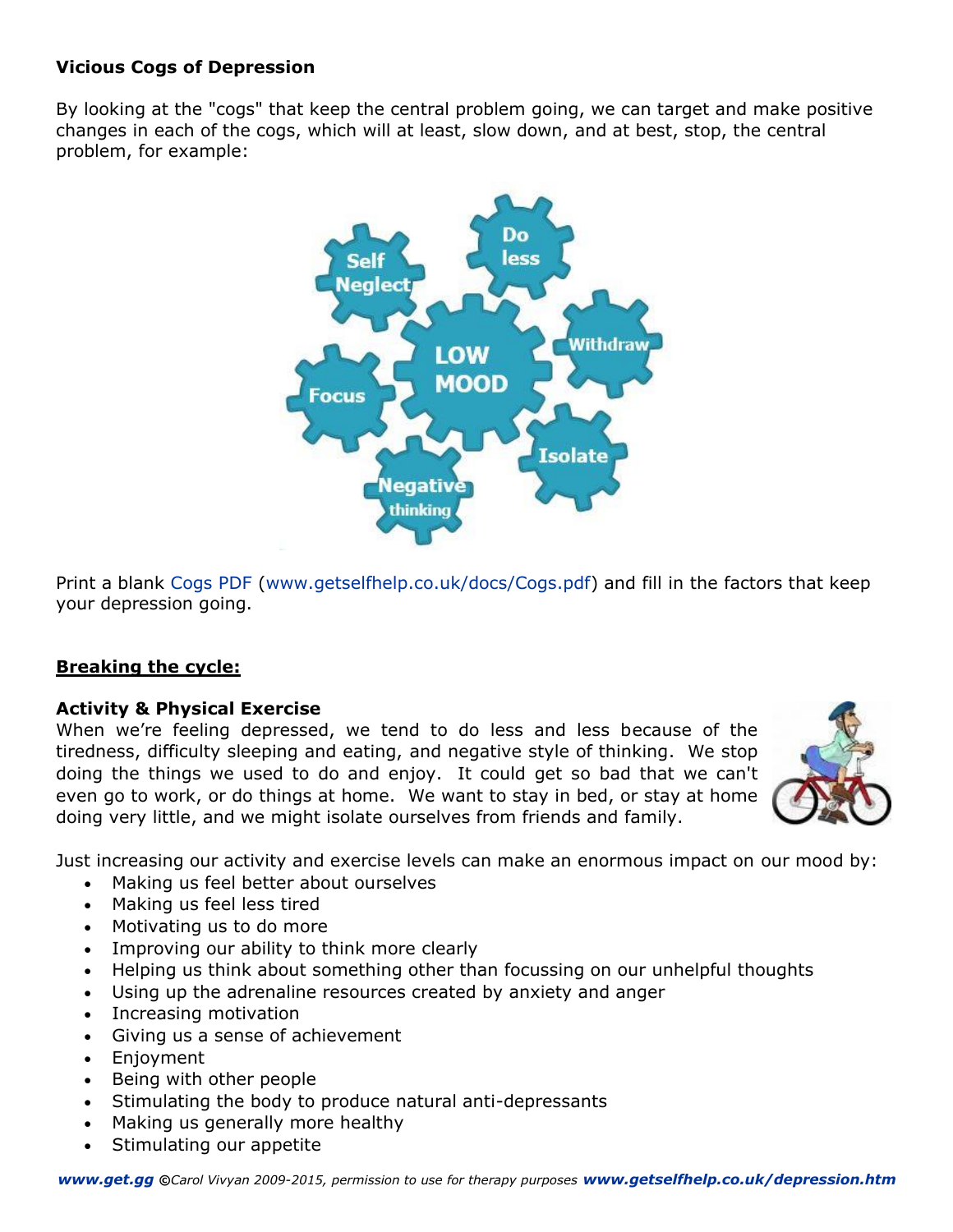**Healthy Balance - Schedule activities each day which give you a sense of:**

- **Achievement**
- **Closeness to others**
- **Enjoyment**



- Use an **[Activity Diary](http://www.getselfhelp.co.uk/ccount/click.php?id=14)** www.get.gg/docs/ActivityDiary.pdf
- or the **[ACE Log](http://www.getselfhelp.co.uk/ccount/click.php?id=15)** www.get.gg/docs/ACELog.pdf
- > It's important to get a healthy balance of activities which give you a sense of achievement, enjoyment and being close to others. Choose activities which are important to you, have positive meanings, or are purposeful, and you might want to plan rest periods too.
- $\triangleright$  Keep your goals realistic set achievable limits. For example: aim to walk for 15 minutes rather than a half-marathon, or wash the dishes rather than spring clean the whole house. Don't set yourself up to fail! You can build up your activity over time.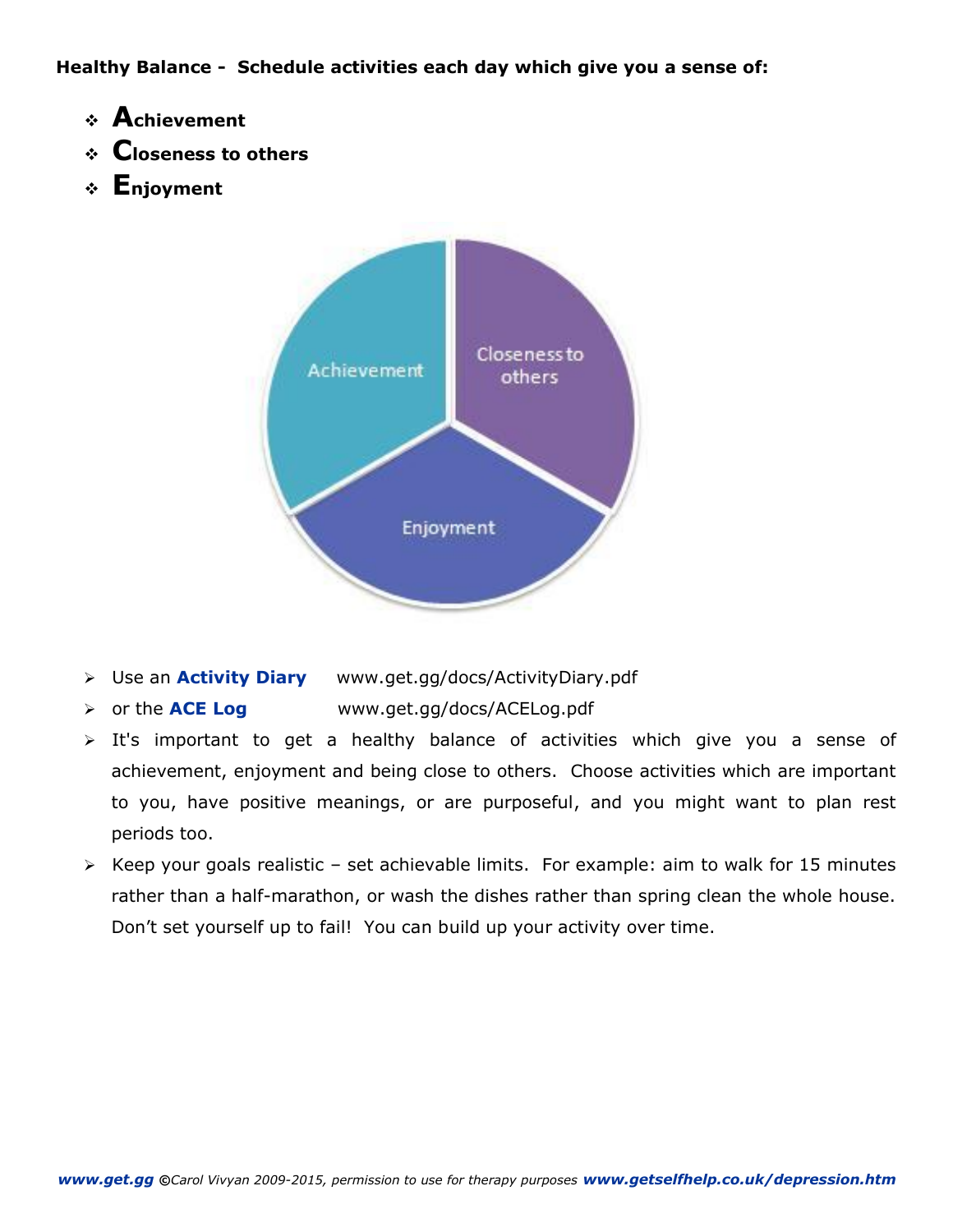# **Doing things differently**

If lack of activity and tiredness is helping to maintain our negative thinking, and therefore keeping us depressed, then doing more (in spite of feeling tired and depressed) will help us feel better.

- Do something different (to what you normally do)
- Pause, take a breath
- Mindfulness [learn Mindful Breathing](http://www.getselfhelp.co.uk/mindfulness.htm)
- Focus your attention fully on another activity [Mindful activity](http://www.getselfhelp.co.uk/mindfulness.htm)
- [Relaxation techniques -](http://www.cwgsy.net/private/get/relaxation.htm) try lots and find one that works for you
- [Put on some music -](http://www.cwgsy.net/private/get/music.htm) sing and dance along, or just listen attentively (use music that is likely to help you feel your desired emotion - avoid sad songs if you're depressed)
- [Meditation o](http://www.getselfhelp.co.uk/meditation.htm)r Prayer
- Help others
- Be with others contact a friend, visit family
- Talk to someone
- Grounding techniques look around you, what do you see, hear, smell, sense? Hold a comforting object.
- Physical exercise walk, swim, go to the gym, cycle
- If you're struggling with motivation....use the 5 minute rule. Commit to do the activity for just 5 minutes. After 5 minutes, you can choose to stop or continue (and you might find that you want to continue)
- Engage in a hobby or other interest if you don't have one, find one! What have you enjoyed in the past? What have you sometimes thought about doing but not got around to?
- Write down your thoughts and feelings get them out of your head
- Just take one step at a time don't plan too far ahead
- Pamper yourself do something you really enjoy, or do something relaxing
- Positive self-talk encourage yourself, tell yourself: I can do this, I am strong and capable - find an affirmation that works for you (even if you don't believe it at first!). Write it down and memorise it for when you need it. See [Affirmations](http://www.getselfhelp.co.uk/ccount/click.php?id=16)
- Do something creative make a box of items that remind you to use the techniques that help, or put photos on paper, or write and decorate a list
- Use Safe Place [Imagery](http://www.getselfhelp.co.uk/imagery.htm)
- Tell yourself: "This will pass, it's only temporary". "I've got through this before, I can do it now". When we're going through a tunnel and become fearful of being trapped, there's no point in stopping - we just have to carry on in order to reach the end of the tunnel. That light is there, and waiting!
- Visualise yourself doing the things you used to enjoy doing, or would like to enjoy doing, and successfully doing what you need to do.